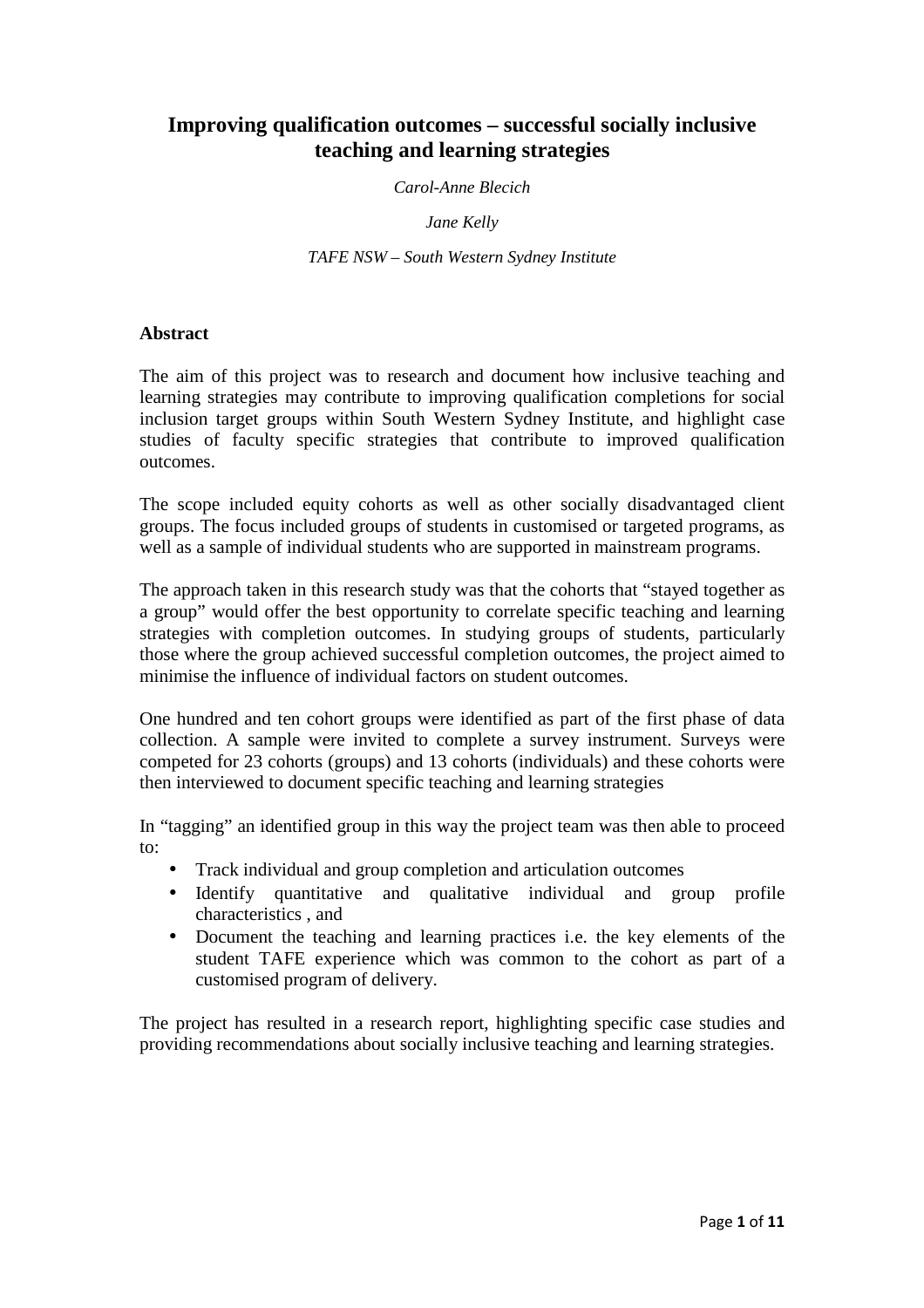# **Introduction**

This project was funded through the Institute 2010 Bright Ideas program and looked at several samples of customised programs delivered in Semester 1 2009 which were targeted for social inclusion cohorts.

The project brief included a broad definition of social inclusion target groups, including:

- Students identifying as Aboriginal or Torres Strait Islander
- Students identifying as having a disability
- Refugees, overseas skilled migrants and students from a non English speaking and/or culturally or linguistically diverse background
- Students in juvenile justice and correctional facilities
- Students in youth programs
- Other targeted programs for disadvantaged or marginalised groups

The research objective was to highlight the most successful teaching and learning strategies together with recommendations for further evaluation of these snapshots of best practice in 2011

#### **Literature Review**

The literature review, in particular, Grant (2002), Bellati (2004), Callan (2005), and Mark and Karmel (2010), highlighted the complexity of measuring completion outcomes in the VET sector, particularly for equity cohorts, due to the number of individual variables impacting on completion outcomes. The difficulty of determining a cause-effect relationship between teaching and learning strategies and completion outcomes was also evident in the literature. Reasons for non-completion were highlighted as students leaving to gain employment, exiting after achieving skills sets, and obtaining entry into another course in the research conducted by Grant (2002), therefore reinforcing the need to recognise the "legitimacy of other end-points of training" (page 101).

The project targeted the analysis of available literature to the teaching and learning strategies that can be addressed as part of the enacted curriculum in terms of:

- actual learning activities that take place in the classroom,
- local decisions about how a program is delivered,
- resources ,and
- assessment strategies that complement the delivery model.

Whilst the initial literature review looked at specific strategies in relation to disability, Aboriginal, refugee, and second chance learners in the VET Sector, it soon became evident that many of the inclusive strategies were part of a universal design process of putting the student at the centre of the learning cycle, with variations where equity cohorts require specific awareness, reasonable adjustment, and cross cultural communication strategies to address disadvantage.

Pre-course planning and comprehensive pre-course information, including assessment advice, was strongly argued by Moy (1990) and Miralles-Lombardo et al (2008).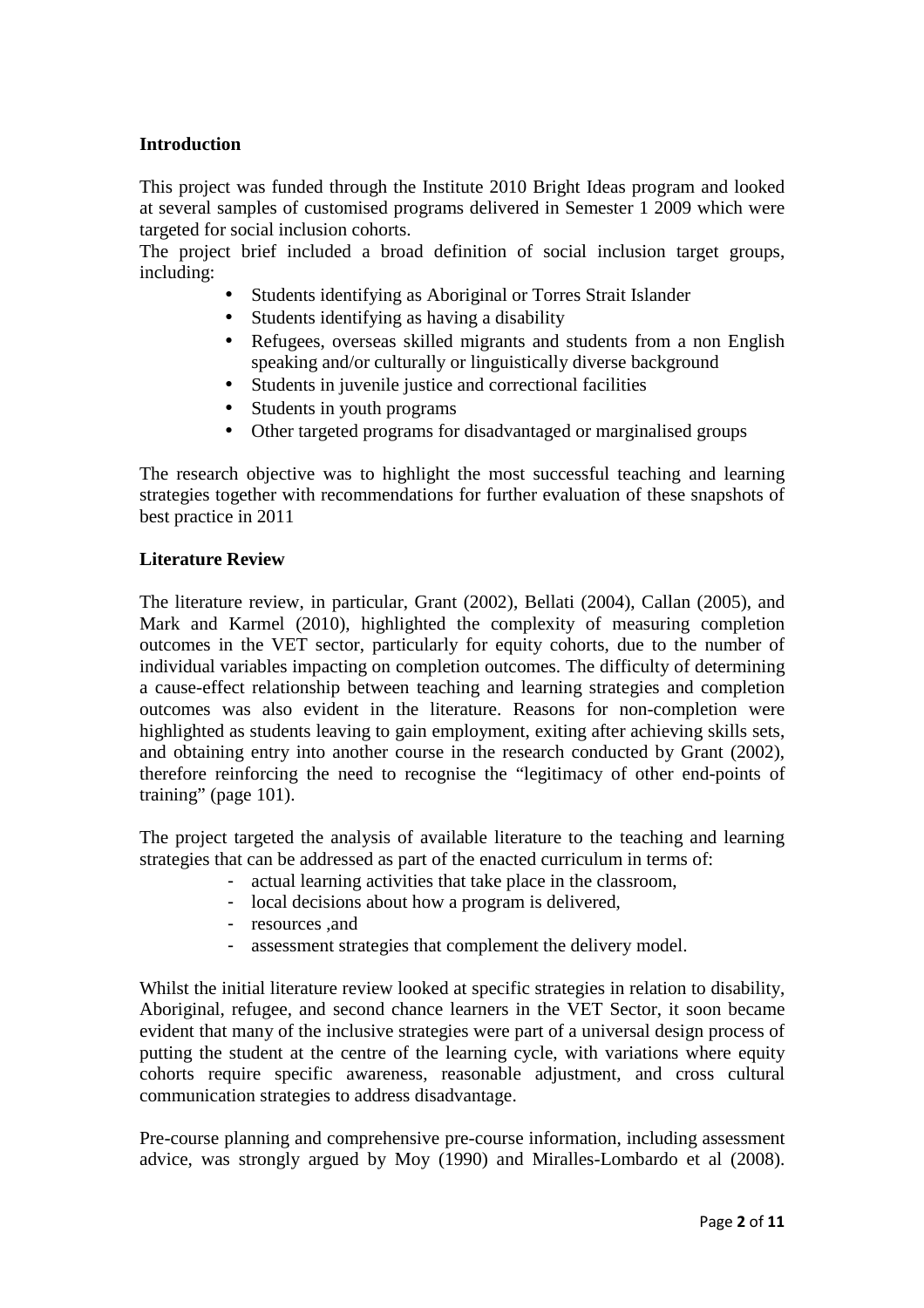Screening and selection processes to assess students' capability prior to or at enrolment was identified as key factors by Polesel (2004) and Shreeve (2009).

The flexibility of program design, assessment strategy and delivery was highlighted in most of the literature reviewed in this study and across each of the social inclusion areas – for example Moy (1990), Grant (2002), and Balatti (2004) in the context of Indigenous completion rates, by Miralles-Lombardo (2008) in relation to refugees, by Mitchell (2009) in relation to disengaged apprentices, and by North (2010) as a key feature for improving inclusive practices in VET. Universal Design principles were highlighted by North (2010) and by Vakas (2010) as critical to be embedded at initial planning and resource development stage to ensure equitable access for students, particularly those with disabilities.

The need to assist students become effective and independent learners was highlighted by Cotton (2010) in the context of students with learning difficulties. The quality of teachers and the ability to integrate vocational teaching and foundation skills was highlighted by studies in other social inclusion contexts by Balatti (2004) and Mitchell (2009).

Balatti (2004) explained the importance of appropriate learning spaces for Indigenous students, indicating that "offsite collaborative modes of delivery" (page 23) are effective for engaging indigenous people. The importance of culturally appropriate learning spaces was also highlighted by Miralles-Lombardo (2008) for refugees as an important transition strategy to "increase confidence and English language skills" (page 43). The learning environment needs to engage learners and be a "positive, supportive learning environment for all students" and one that "sees people as equals, but as individuals" TAFE NSW(1997) page 30, written in relation to students with a disability but echoing the literature for all social inclusion target groups.

Support strategies were acknowledged as a key success factor. A range of support mechanisms were identified: integrated language, literacy and numeracy support rather than "add – on" services; additional pastoral care and support Oliff (2010), and promoting sources of support Mitchell (2009) and TAFE NSW SWSI (2007).

Collaborative partnerships and integrated support strategies were identified by Moy (1990), Balatti (2004), and North (2010). These sentiments were also echoed by Miralles-Lombardo (2008) in this study of the role of multicultural organisations in Australia, and also by Oliff (2010) in relation to community partnerships to create "wrap around service provision" (page 6) particularly at key transition points. North (2010) also found that "…the more highly disadvantaged the learner, the larger number of partnerships that are required to provide the support that leads to a positive learner environment" (page 21).

During the final stages of this project, TAFE NSW Strategy (2010) produced a report on the findings of the Increasing Qualifications Project highlighting four key themes that were common to all of the TAFE NSW projects encompassed in that research study:

- 1. Pre-enrolment/enrolment strategies
- 2. Meeting the needs of individual students
- 3. Building partnerships that support students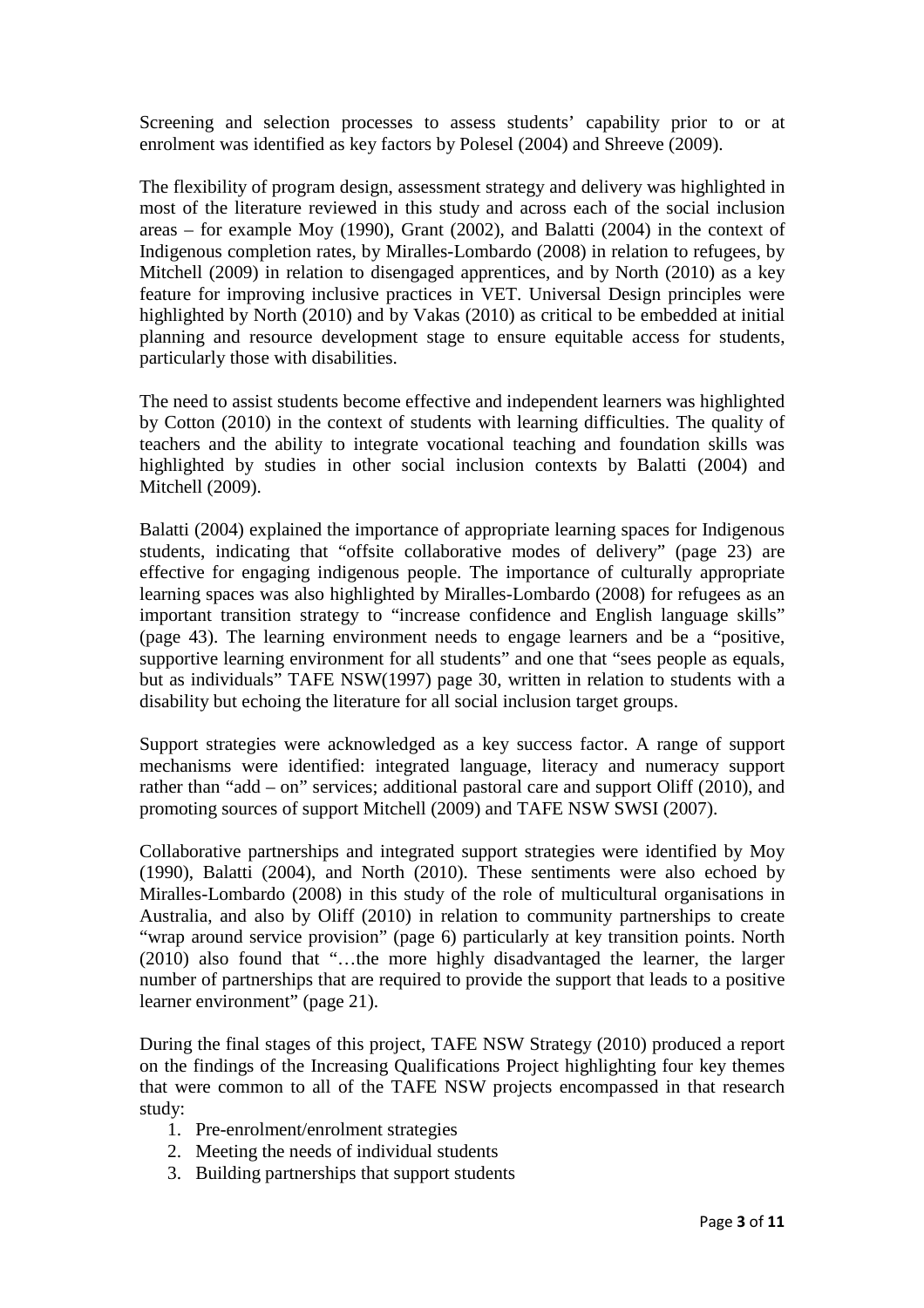## 4. Systems and administration issues

This report recommended strategies to manage competing tensions to achieve Institute and customer needs. These tensions refer to the conflicting priorities that program designers face to achieve appropriate enrolments, completions, and provision of learner support – balancing performance targets, delivery constraints, and customer service priorities, particularly for "at risk students" who require holistic support strategies.

## **Research method**

The action research methodology provided a conventional research framework for the project, commencing with a research question then moving from a literature review to design both quantitative and qualitative data collection instruments**.** 

The key research question at the centre of the project was: *How do teaching and learning strategies contribute to improved qualification completions for social inclusion target groups (equity cohorts)?*

In order to establish correlations between specific teaching and learning strategies and completion outcomes, the project focused on groups of students who participated in customised programs in Semester 1 2009.

The first phase of the project involved consultation with faculties and the Social Inclusion Unit to identify two project samples:

- customised programs for social inclusion target groups, and
- customised programs for individual students supported in mainstream programs

The second and third phases of the project used data collection instruments to capture details of the teaching and learning strategies of a smaller sample. In Phase 2 a survey was completed by program designers, and the interviews that formed part of Phase 3 confirmed the quantitative and qualitative information with program designers, coordinators, teachers and key support staff.

# *Phase 1 Data Collection*

As part of the Phase 1 data collection for this project, Faculties nominated one hundred and ten targeted programs for Semester 1 2009 as outlined in Table 1 below:

| <b>Target Group</b>                                                      | <b>DIP</b> | <b>CIV</b> | ಎ.<br><b>CIII</b> | CII   | <u>a - - a - -</u><br>CI | <b>SOA</b> | <b>OTS</b> | <b>Number</b><br>οf<br><b>Programs</b> |
|--------------------------------------------------------------------------|------------|------------|-------------------|-------|--------------------------|------------|------------|----------------------------------------|
| Disability                                                               | $\Omega$   | $\Omega$   | $\Omega$          | 5     | 4                        | $\Omega$   |            | 10                                     |
| Indigenous                                                               | $\Omega$   |            | 5                 | 5     |                          | 5          | 3          | 20                                     |
| <b>NESB</b>                                                              | $\Omega$   | 3          | 8                 | 6     | 0                        | 9          | 0          | 26                                     |
| Women                                                                    | $\Omega$   | $\Omega$   |                   | 2     | 3                        | 5          | 0          | 11                                     |
| Youth                                                                    | $\Omega$   | $\Omega$   |                   | 4     | 6                        | 10         | 2          | 23                                     |
| Social Disadvantage                                                      | $\Omega$   | $\Omega$   | $\Omega$          | 3     |                          | 13         | 3          | 20                                     |
| <b>Totals</b>                                                            | <b>NIL</b> | 4          | 15                | 25    | 15                       | 42         | 9          | 110                                    |
| <b>Percentage of Total</b><br><b>AQF</b><br><b>Sample</b><br>by<br>Level | 0%         | 3.6%       | 13.6%             | 22.7% | 13.6%                    | 38.1%      | 8.1%       | 100%                                   |

**Table 1 Phase1: Targeted programs by main target group and AQF level**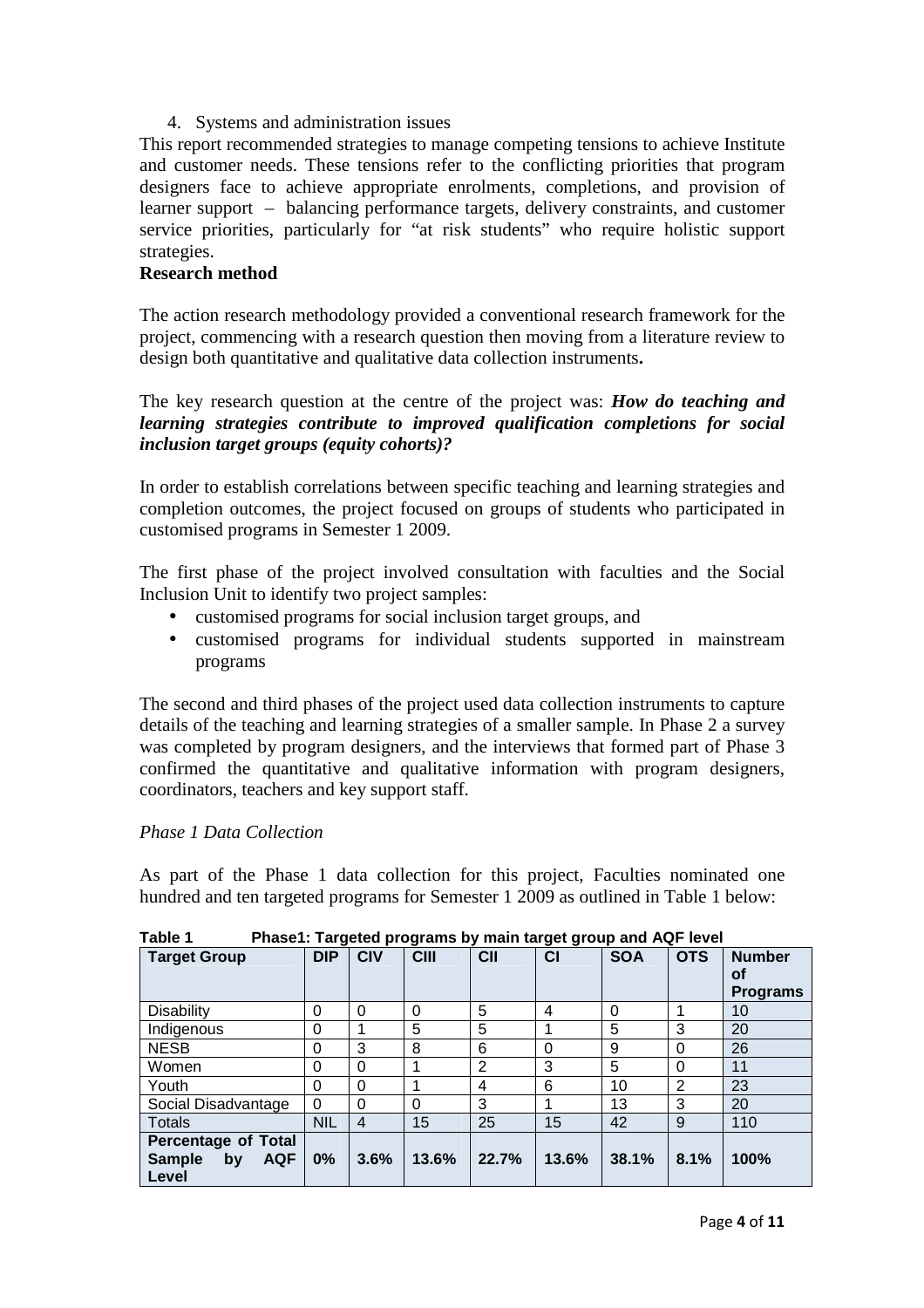When this data was cross checked with the full 2009 Institute enrolment data set, 1394 individual students were enrolled in 2009, a lower figure than advised by faculties suggesting that some of the programs advised by faculties were not delivered in 2009. The 2009 enrolment data shows that these 1394 students were enrolled across 2651 courses, 487 of which were Learner support courses. If the learner Support programs are removed, there are 2164 courses for this total student cohort, reflecting 75% of student enrolments in Certificate II, Certificate 1 or Statement of Attainment programs.

#### *Phase 2 and 3: Customised Programs for groups*

36 programs were selected to participate in the survey phase to ensure programs from all faculties, target groups and colleges were included, however, only 23 responses were received.

The interview process highlighted that some groups had multiple disadvantage, one example being the Deadly Art Program with Aboriginal students with mental health disability, and others addressed multiple categories such as NESB Youth or NESB Women. The categories of target groups used in Table 2 reflect the main category identified by survey respondents to best describe the main cohort for the targeted program.

| <b>Target Group</b> | <b>DIP</b> | <b>CIV</b> | <b>CIII</b>    | C <sub>II</sub> | <b>CI</b>               | <b>SOA</b>     | <b>TS</b>   | <b>Number of</b><br><b>Programs</b> |
|---------------------|------------|------------|----------------|-----------------|-------------------------|----------------|-------------|-------------------------------------|
| Disability          | $\Omega$   | 0          | 0              | 3               | 2                       | 0              | 1           | 6                                   |
| Indigenous          | $\Omega$   | 0          | 0              | 4               | $\Omega$                |                | $\mathbf 0$ | $\overline{2}$                      |
| <b>NESB</b>         | $\Omega$   |            |                | 3               | $\Omega$                | 2              | $\mathbf 0$ | 7                                   |
| Women               | 0          | 0          |                | 0               | $\Omega$                | $\overline{2}$ | 0           | 3                                   |
| Youth               | 0          | 0          | 0              | 0               |                         | $\overline{2}$ | $\mathbf 0$ | 3                                   |
| Social              | 0          | $\Omega$   | $\mathbf 0$    | 1               |                         | 0              | $\Omega$    | $\overline{2}$                      |
| Disadvantage        |            |            |                |                 |                         |                |             |                                     |
| <b>Totals</b>       | <b>NIL</b> | 1          | $\overline{2}$ | 8               | $\overline{\mathbf{4}}$ | 7              |             | 23                                  |
| Percentage of       |            |            |                |                 |                         |                |             |                                     |
| <b>Total Sample</b> |            | 4.3%       | 8.7%           | 34.8%           | 17.4                    | 30.4           | 4.3%        | 100%                                |
| by AQF Level        |            |            |                |                 | %                       | %              |             |                                     |

**Table 2 Phases 2 and 3: Customised programs for groups by main target group** 

The highest percentage, 34.8% of these customised programs were offered at Certificate II level, with 87% of programs representing Certificate II or lower qualifications. Certificate III and IV programs accounted for 23% of the programs, and no programs at Diploma or higher were part of this group study.

*Phase 2 and 3: Customised Programs for individual students supported in mainstream programs* 

The 13 individual students in this sample were enrolled in mainstream programs at the following AQF levels:

#### **Table 3 Phases 2 and 3: Customised programs for individual students by main target group and AQF level**

| Target Group | DIP | CIV | CIII | CII | ⌒ | -56 | <b>CTC</b> | <b>Number</b><br>Οt |
|--------------|-----|-----|------|-----|---|-----|------------|---------------------|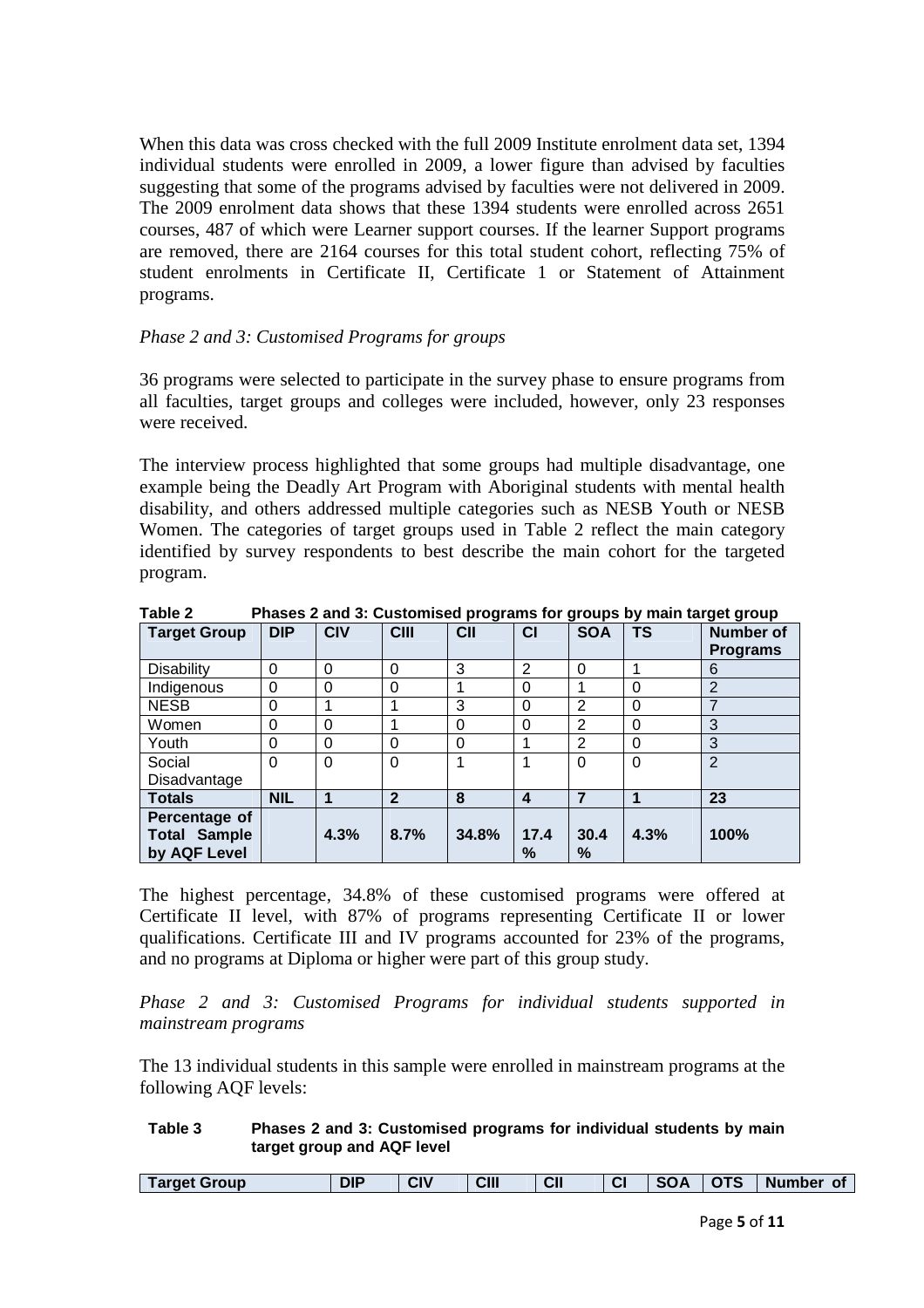|                                                   |       |       |       |       |    |    |    | <b>Programs</b> |
|---------------------------------------------------|-------|-------|-------|-------|----|----|----|-----------------|
| <b>Disability</b>                                 |       |       |       |       |    |    |    |                 |
| Indigenous                                        |       |       |       |       |    |    |    |                 |
| <b>NESB</b>                                       |       |       |       |       |    |    |    |                 |
| <b>Totals</b>                                     |       |       |       |       |    |    |    | 13              |
| Percentage of Total<br><b>Sample by AQF Level</b> | 15.4% | 15.4% | 53.8% | 15.4% | 0% | 0% | 0% | 100%            |

The individual student enrolments reflected higher qualification levels, all students studying at Certificate II level or above. 54% (7 students) were enrolled at Certificate III level, with a further 15.4 % (2 students) at both Diploma and Certificate IV levels.

#### **Findings and discussion**

The sample of individual students highlighted multiple disadvantage, complex support needs and a range of individual factors impacting on student completion outcomes. The key insights from the individual sample were the importance of individual support plans including modified or reduced programs to address student learning needs, and the need to evaluate appropriate "endpoints" or success outcomes for the students as part of this support planning process.

# *Pre-Course Planning*

Pre-course planning, including pre-course information, screening and selection processes, induction services or pre-enrolment careers advice were included in the planning for the majority of customised programs and fairly similar strategies were used in the successful and less successful programs.

There was a slightly raised incidence of the interview screening method being used in the groups with more successful completion outcomes so this may be useful to monitor in future evaluation of customised programs to see if it has relevance in a wider sample.

# *Program Design and Delivery*

The less successful programs were not designed for completion, only including a selection of units, or with qualification levels reflecting a performance target rather than a realistic match with either the student goals or capability levels.

Better completion results were achieved in programs for groups with duration of one semester or less, although this did not correlate in the individual student study. The groups that stayed together for the full program and had no choice of electives had higher completion rates than the groups with more choice of electives.

The customised features identified across the different cohorts were consistent with the literature review strategies for classroom based inclusive teaching and learning practices. Flexible assessment options were also highlighted as a distinguishing feature in the programs with the more successful completion outcomes. The inherent assessment requirements were retained, together with flexible assessment options, opportunities for oral assessments, group assessments, portfolio or demonstration based assessments, or opportunities to re-sit assessment tasks.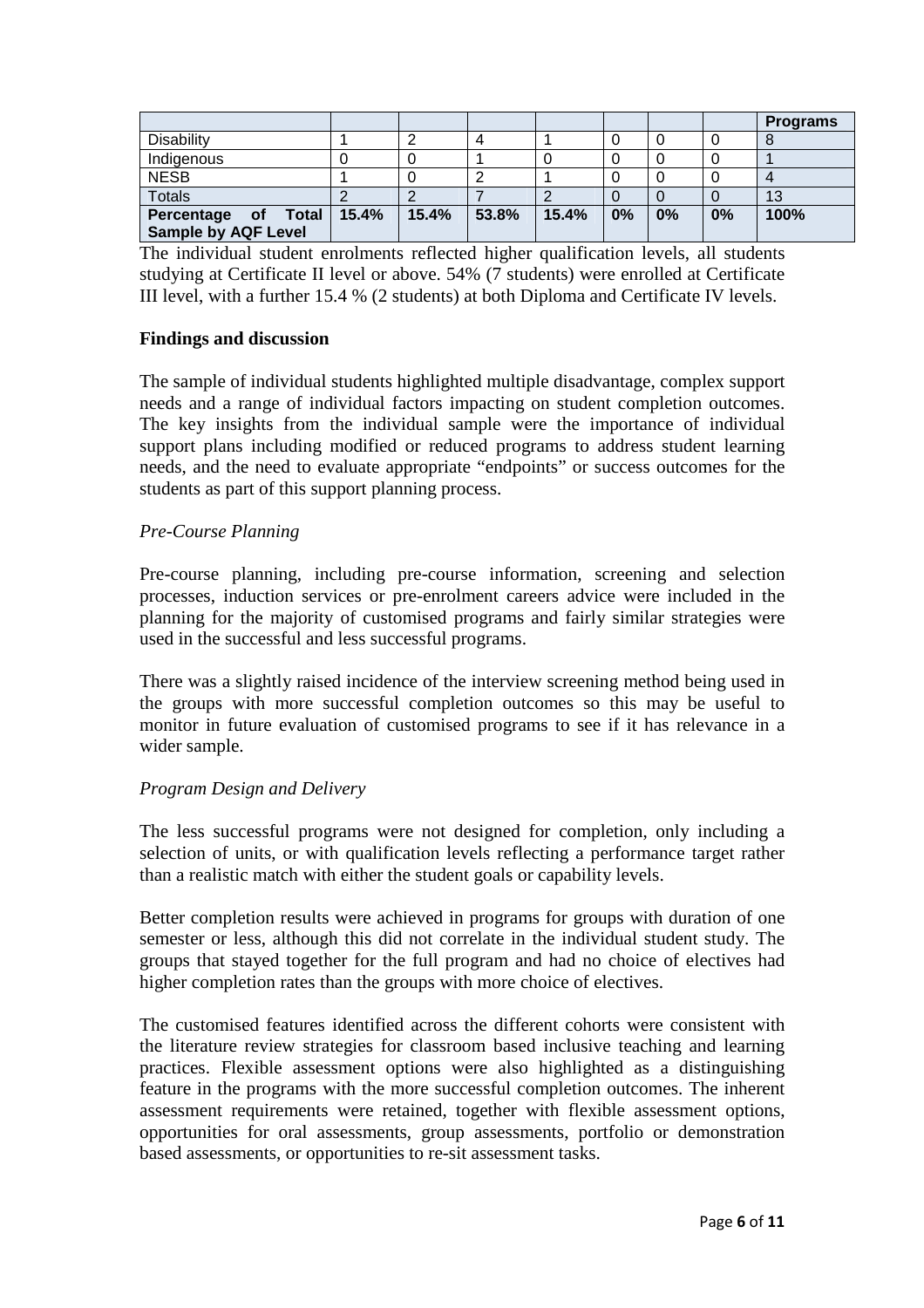## *Support Strategies*

There was a positive correlation with provision of support through a Learner Support course enrolment being provided in 77% of the programs with higher completion rates, and in 67% of the less successful programs. Throughout the interview process a range of different models of support provision were identified:

- *ABE/Faculty partnerships* pre-employment programs with integrated 2 hour per week team teaching for all enrolled students, providing multifaceted delivery of support, across literacy, numeracy, language in context, specific mathematical content, study and organisational skills.
- *SIU/Faculty partnerships* a mix of customised programs for specific groups of students–ranging from embedded team teaching, stand-alone sessions of up to 3 hours per week in multicultural programs, and a level of Learner Support to match vocational hours of delivery in some disability groups.
- *Specialist Support* including disability support such as Sign Language Interpreters, Disability Assistants, assistive technology; and specialist teachers with specific experience and skills in working with disadvantage in the areas of the indigenous, multicultural, women and youth community.
- *Specific units of competency* communication or employability skills units were included in Outreach programs, and a mix of cultural awareness and art units were incorporated to engage the group of Indigenous students with mental health needs.

Many of these variations may be ascribed to the different needs of the cohorts as part of a flexible approach to meeting student needs. However, responses during the interview process, particularly the breadth of interpretation of Learner Support provisions, suggest value in a more integrated approach to course design and learner support provision. In some project case studies foundation skills gaps were being addressed through learner support hours for whole class groups, rather than embedded as part of core course delivery time and reflected in the units of competency achieved by students.

# *Collaborative partnerships*

The programs with partners involved in all elements of the program: planning, promotion, selection, delivery and evaluation of programs, were evident in the most successful completion outcomes for cohort groups and individual student outcomes. However, partnerships were in place to a higher degree in the individual student sample where students had the least successful completion rates.

#### *Systems and Administration*

The project findings reinforce the TAFE NSW Strategy Report recommendations for completion communication strategies, to improve the continuous improvement cycle in institute systems and processes. Improved measures are needed to take full account of pathway programs at Certificate II or above, or where a "skills set" is offered to students. This is borne out in the articulation of the 23 cohorts in this survey – where we see a very similar articulation to higher level programs in 2010 from students in the successful and less successful customised 2009 programs.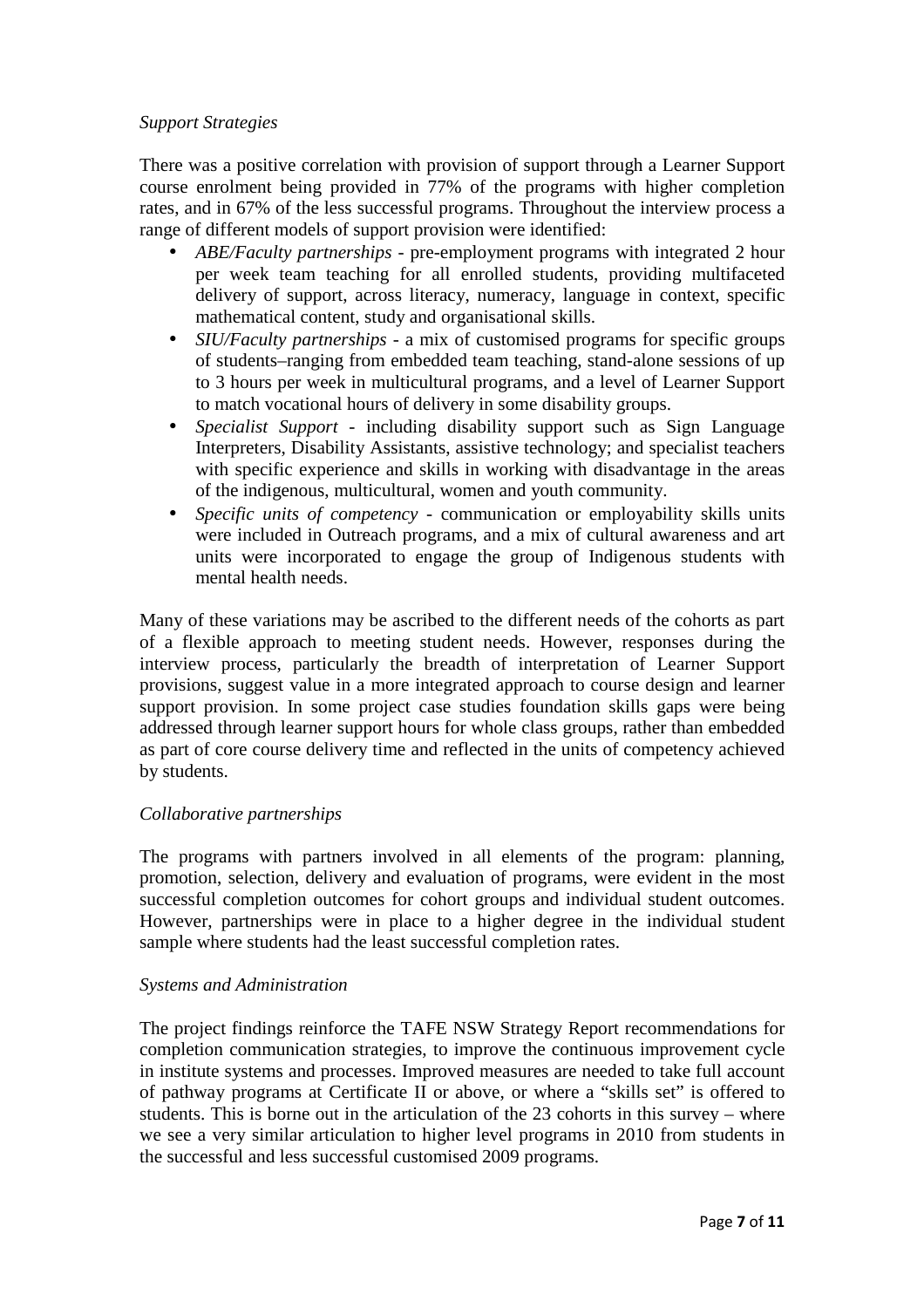# **Conclusions**

The customised features demonstrated in all programs in this study were consistent with the literature review strategies for classroom based inclusive teaching and learning practices. The programs with the most successful completion outcomes demonstrated the following inclusive teaching and learning strategies:

> • Program design - matching student needs and capability with program content (including electives), AQF level and duration.

• Program duration - shorter targeted programs of 1 semester or less.

Assessment flexibility such as opportunities for oral or group assessments, portfolio or demonstration based assessments, or opportunities to re-sit assessment tasks.

• Provision of student support-pastoral care, supportive environments, or Learner Support models of integrated team teaching models or "add on" support through tutorial style learner support programs.

• Collaborative Partnerships where partners were involved in planning, promotion, selection, delivery and evaluation.

This research identified the need for both short term and long term recommendations to improve completion outcomes for social inclusion target groups. The key recommendations have been approved. South Western Sydney Institute will continue to monitor a range of Semester 1, 2011 customised programs to improve awareness of local factors impacting on completion outcomes. Workforce capability programs in 2011 will highlight project findings, promoting instructional techniques, Universal Design principles, specific strategies for social inclusion cohort groups; flexible approaches to assessment; as well as reasonable adjustment and learner support.

The Institute will also move to a whole of Institute planning, design and evaluation strategy for social inclusion targeted programs and student support provision to improve qualification completion outcomes, articulation pathways to higher level qualifications, and ensure alignment of service delivery with the demographic of South Western Sydney region.

#### **Acknowledgements**

The project team included representatives from Counselling and Careers, Aboriginal, Multicultural and Disability sections, and Faculty representatives from, Employment Preparation; Vocational Access; Automotive, Aeronautical, Transport and Logistics; Engineering; Manufacturing and Environmental Services; and Business and Finance.

All Institute Faculties and Social Inclusion Unit coordinators contributed customised programs to form part of this study. The program designers, head teachers, teachers and coordinators completed surveys and interviews for their customised programs.

As this project linked in with the broader Institute research project – Completing for Success @SWSI, it benefited from the data, literature review and briefings made available by TAFE NSW Strategy Unit; and access to professional guidance from Dr John Mitchell and Mr John Ward at John Mitchell and Associates.

#### **References**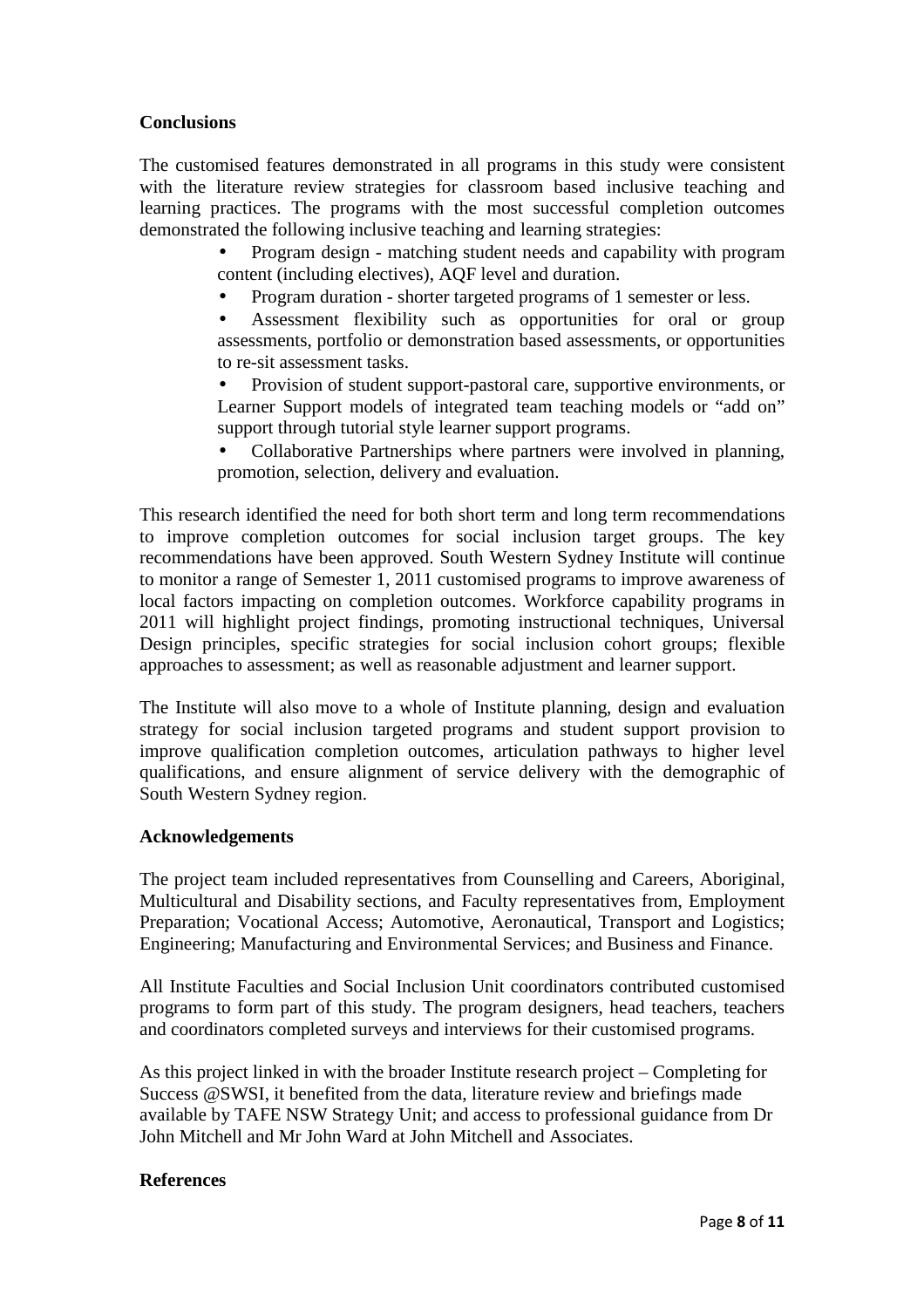- 1. Balatti, J. et al. (2004) *Improving Indigenous completion rates in mainstream TAFE: An action research approach*. Retrieved from www.ncver.edu.au/publications/1472.html
- 2. BVET (Board of Vocational Education and Training). (2008) *Vocational Opportunities for Refugee Students*.
- 3. Callan, V. (2005) *Why do students leave? Leaving vocational education and training with no recorded achievement*. Retrieved from www.ncver.edu.au/publications/1566.html
- 4. Cotton, S. (2010) *Breaking down the barriers: strategies to assist apprentices with a learning disability.* Adelaide, NCVER
- 5. Grant, P. (2002) *Staying on course: Factors which impact on students' completing their courses*. Retrieved from www.ncver.edu.au/publications/810.html
- 6. Griffen, T. and Nechvoglod, L.(2008) *Vocational education and training and people with a disability: A review of the research*, Adelaide, NCVER
- 7. John, D. (2004) *Identifying the key factors affecting the chance of passing vocational education and training subjects* Retrieved from www.ncver.edu.au/publications/1460.html
- 8. Karmel*,* T. and Nguyen, N. (2008). *Disability and learning outcomes: How much does the disability really matter?* Adelaide: NCVER
- 9. Karmel*,* T. and Woods, D. (2008). *Second-chance vocational education and training.* Adelaide: NCVER
- 10. Mark, K. and Karmel*,* T (2010). *The likelihood of completing a VET qualification: a model-based approach.* Adelaide: NCVER.
- 11. Miralles Lombado, P , Miralles, J and Golding, B. (2008) *Creating learning space for refugees: The roles of multicultural organisations in Australia*, Adelaide, NCVER
- 12. Misko, J. and Priest, S. (2009) *Students' suggestions for improving their vocational education and training experience*. Retrieved from www.ncver.edu.au/publications/2202.html
- 13. Mitchell, J, Dobbs, G and Ward, J (2009) *Worth their weight in gold: Practical strategies for engaging and retaining disengaged apprentices*, Australian Chamber of Commerce and Industry, ACCI
- 14. Moy, J. (1990) *Relationship between course design, course delivery and course outcomes - A review of the literature,* Sydney*,* unpublished*,* TAFE NSW Educational Service Divisions Research and Planning Sub-Committee. As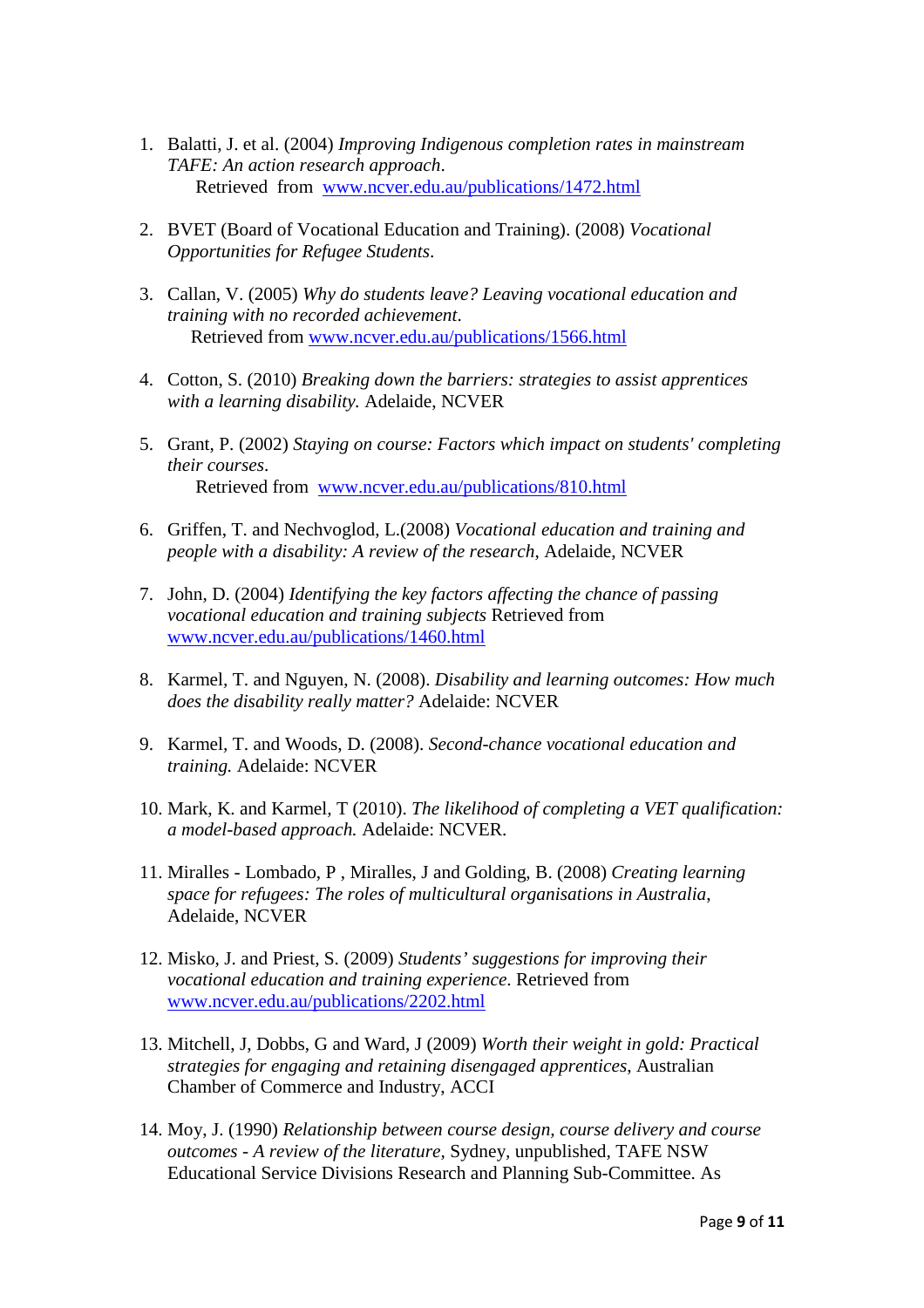reported in the TAFE Strategy *Completions in the Vocational Education and training Sector – Literature Review* 2010.

- 15. Oliff, L. (2010) *Finding the right time and place*, Adelaide, NCVER
- 16. North,S, Ferrier, F and Long, M. (2010) *Equitable and Inclusive VET- Monash University – ACER- Centre for the Economics of Education and Training*, NVEAC
- 17. NVEAC (National VET Equity Advisory Council). (2010) *Equity Blueprint. Creating Futures: Achieving Potential through VET*. 20 August 2010 Discussion Paper.
- 18. Polesel, J. et al. (2004) *Course completion and instructional experience in TAFE*. Retrieved from http://www.ncver.edu.au/publications/1443.html
- 19. Polidano, C. (2010) *The role of vocational education and training in the labour market outcomes of people with disabilities*, Adelaide, NCVER
- 20. Refugee Council of Australia (RCOA). (2010). *Finding the Right Time and Place: Exploring post-compulsory education and training pathways for young people from refugee backgrounds in NSW.* RCOA
- 21. Refugee Council of Australia (RCOA). (2010).*What Works. Employment strategies for refugee and Humanitarian Entrants.* RCOA
- 22. Roberts, D (2010). What's a completion rate? *Campus Review 6* September 2010 viewed online on 7/9/10.
- 23. Shreeve, R. (2009) *Some ideas from England: A practitioner's perspective*, Conference Paper. Retrieved from http://www.ncver.edu.au/publications/2161.html
- 24. TAFE Executive Group Meeting 22 June 2010, Agenda Item 3.3. *Strategies to Improve Access and outcomes for marginalised people – report to TEG from Equity Committee*, unpublished TEG paper
- 25. TAFE NSW Strategy (2010) "I just kind of phased myself out..." Increasing TAFE NSW Qualification Completions. TAFE NSW
- 26. TAFE NSW South Western Sydney Institute Access Educational Services (1997) *Practical Ideas for teachers of students with disabilities,* TAFE NSW,
- 27. TAFE NSW South Western Sydney Institute Planning and Performance Unit. (2007) *2006 Survey of Students Withdrawals - Final Draft,* TAFE NSW, unpublished report
- 28. TAFE NSW South Western Sydney Institute Bright Ideas Project, author Vakas, N. (2010) *Accessibility requirements for developing an inclusive moodle course,* TAFE NSW, unpublished report